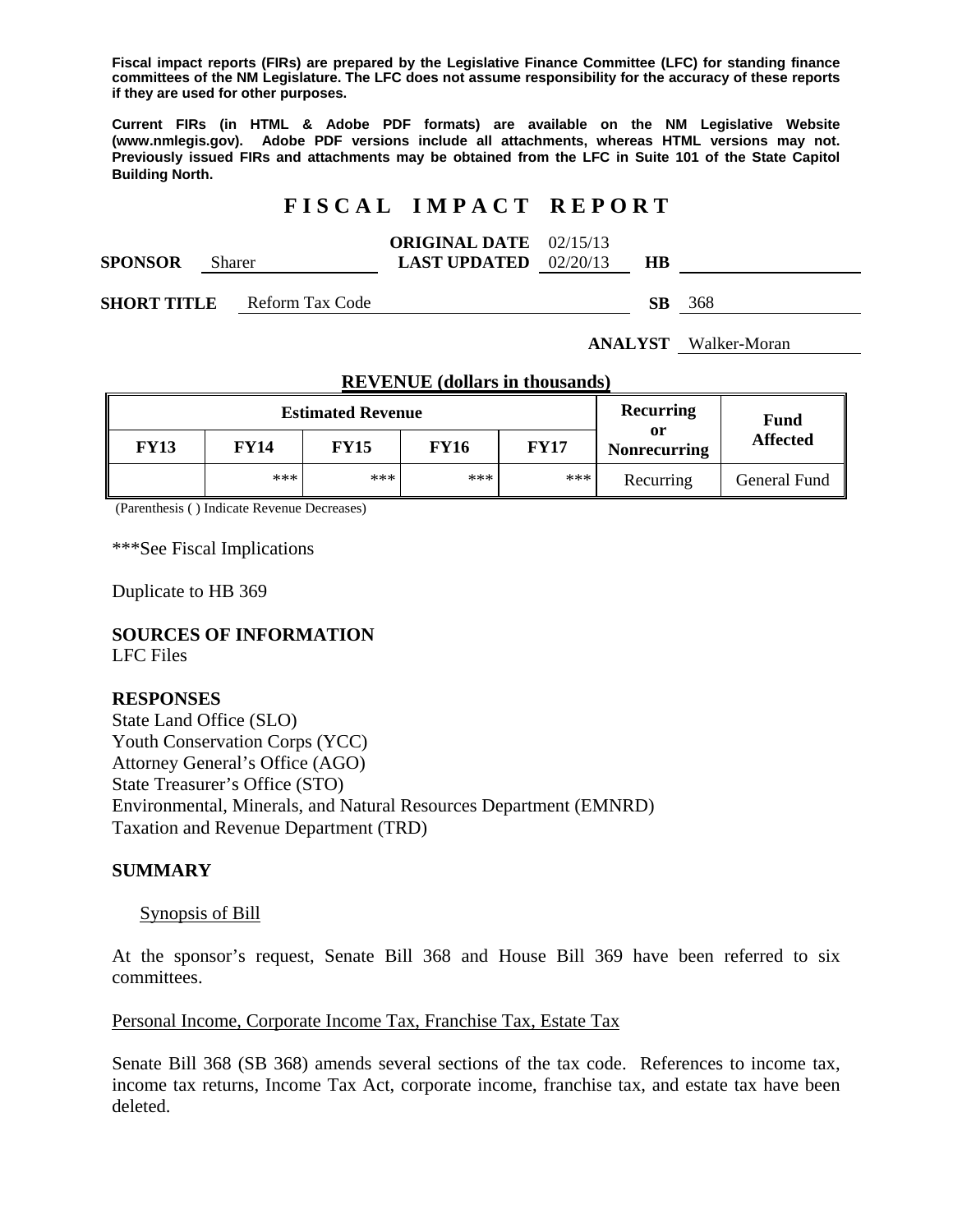Section 7-1-12, NMSA 1978, the applicability of the tax administration act, is amended to repeal: 1. The Income Tax Act; 2. The Venture Capital Investment Act; 3. The Estate Tax Act; 4. The Railroad Car Company Tax Act; and 5. The Corporate Income and Franchise Tax Act.

The bill also repeals the Motor vehicle excise tax and leased vehicle gross receipts tax.

## Gross Receipts

A new section of the Gross Receipts and Compensating Tax Act is enacted. The gross receipts tax rate is reduced but expanded.

Section 7-1-6.4 is amended to reduce the municipality gross receipts tax distribution. The quotient is reduced to 0.508 percent (currently 1.225 percent). Sections 7-1-6.16 and 7-1-6.55, county equalization distribution and distribution to municipality equalization, are similarly amended.

This bill also amends the authority of counties and municipalities to impose certain local option gross receipts tax rates.

Section 7-1-8 amends the confidentiality requirements to clarify that the release of information should not violate an agreement between the state and the federal IRS per the Internal Revenue Code.

Section 7-1-14, the taxable gross receipts act, adds all wages, receipts from dividends or interest earned, and all receipts from the sale or lease of oil, gas or mineral interest subject to the gross receipts tax.

The gross receipts tax is reduced to 2.125 percent (currently 5.125 percent) of gross receipts.

The governmental gross receipts tax is reduced to 2.125 percent (currently 5 percent) of gross receipts. An entity licensed by the DOH that is principally engaged in providing health care services is now subject to the governmental gross receipts tax.

The compensating tax is reduced to 2.125 percent (currently 5.125 percent) of the value of tangible property and the value of the services at the time they were rendered.

Unless explicitly stated the following are no longer exempt from the GRT or the compensating tax: governmental agencies, services performed outside the state, certain organizations, certain nonprofit facilities, wages, agricultural products, food stamps, livestock feeding, vehicles, boats, and insurance companies.

In computing the GRT or government GRT due all deductible receipts whether specified as deductible once or several times in the gross receipts and compensating tax act may be deducted only once from the gross receipts or governmental gross receipts. Currently only selected deductions apply.

## Municipal GRT

After July 1, 2013 the municipality may no longer impose the supplemental municipal gross receipts tax.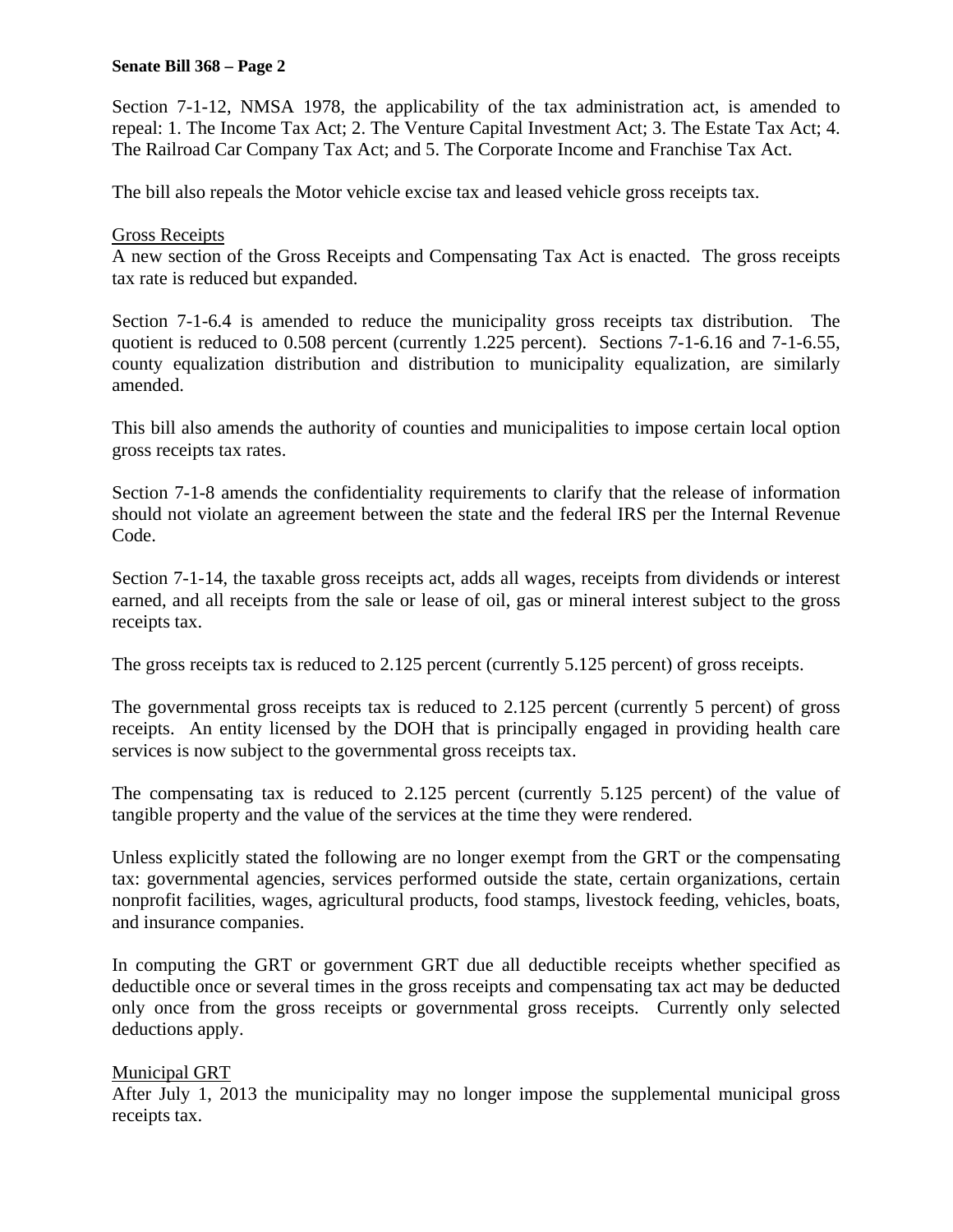A new section is introduced to limit the rate imposed by all ordinances enacted pursuant to the municipal local option gross receipts not to exceed 0.5 percent. The municipal gross receipts tax is reduced to 0.5 percent (currently 1.5 percent).

Several of the municipal gross receipts taxes are reduced to 0.05 percent (currently 0.0625 percent).

Tax Expenditures: Exemptions, Deductions and Credits Several exemptions, deductions and credits are being repealed in this bill (identified on page 7).

# Other repeals

This bill also repeals the minor league baseball stadium funding act, the municipal event center funding act, the venture capital investment act, and the university athletic facility funding act.

## Debt Service

Bonds issued per section 7-19-17 NMSA 1978 will no longer be issued after July 1, 2014. This bill provides for continued repayment of existing debt service obligations.

The effective date of this bill is July 1, 2013 for sections 37, 48 and 68 of the bill. The effective date of this bill is July 1, 2014 for sections 36, 38 through 47, 49 through 67 and 69 through 82.

# **FISCAL IMPLICATIONS**

\*\*\*The Taxation and Revenue Department (TRD) reports that they cannot estimate the impact of the bill due to complexity of changes and timing constraints.

Due to the increasing cost of tax expenditures revenues may be insufficient to cover growing recurring appropriations. Estimating the cost of tax expenditures is difficult. Confidentiality requirements surrounding certain taxpayer information create uncertainty, and analysts must frequently interpret third-party data sources. The statutory criteria for a tax expenditure may be ambiguous, further complicating the initial cost estimate of the expenditure's fiscal impact. Once a tax expenditure has been approved, information constraints continue to create challenges in tracking the real costs (and benefits) of tax expenditures.

## **SIGNIFICANT ISSUES**

A massive overhaul of the state's tax code may require significant changes in reporting and monitoring software by government agencies and in the private sector.

## Summary by the TRD:

The bill provides for the comprehensive repeal and replacement of numerous, but not all tax programs. The bill is structured around the re-writing of the Gross Receipts & Compensating Tax Act, and eliminates corporate and personal income taxes. As a result, significant modifications of existing statutory language and references are required to implement the intent of the legislation. As an initial observation, it is probably preferable that a comprehensive repeal of the Gross Receipts & Compensating Tax Act be adopted, with a "re-write from scratch" of the intended tax provisions to avoid inconsistencies and unintended consequences. That said, the value of the draft in its current form is to provide a very explicit identification of the intents and purposes of the tax code modifications.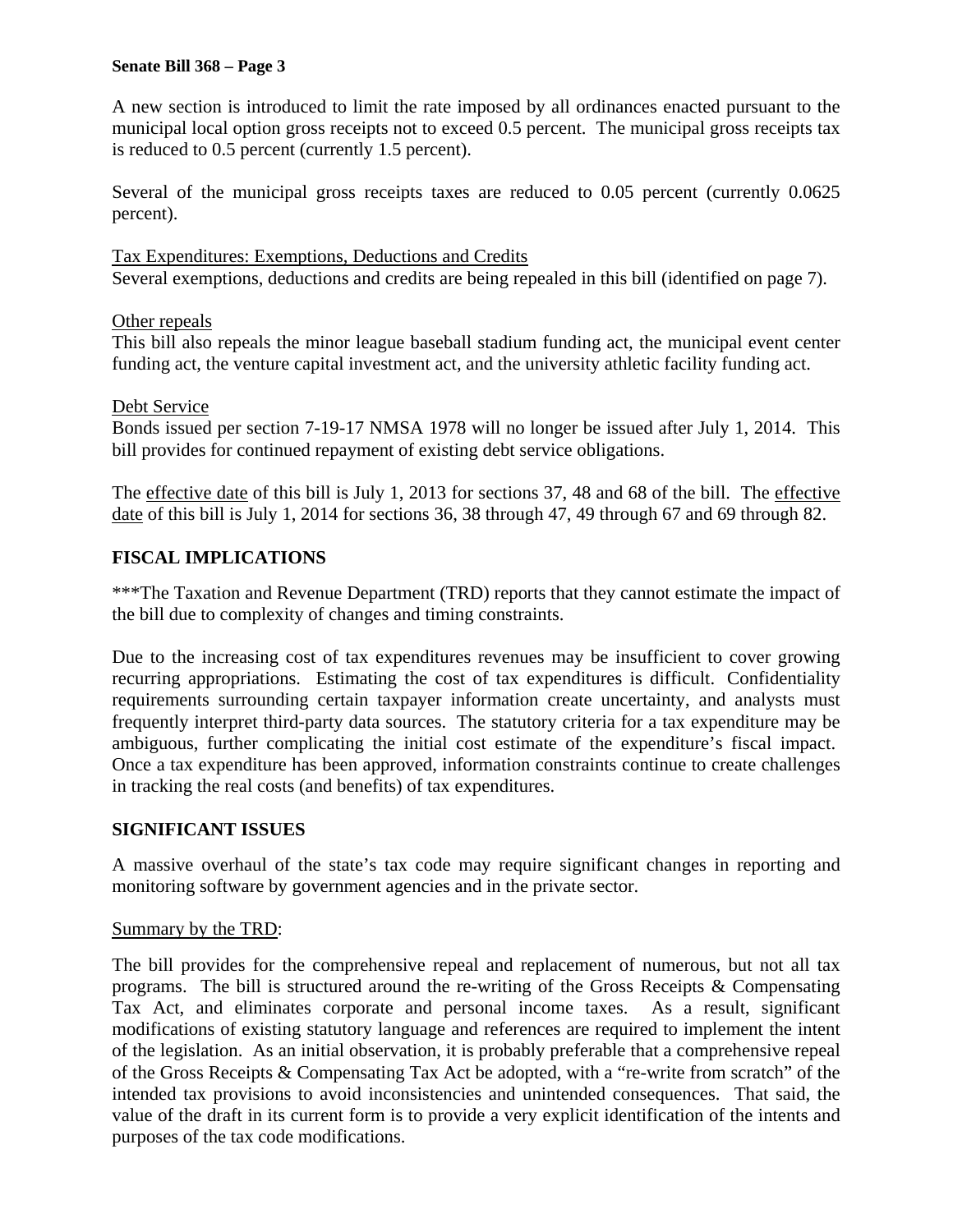Several summary tax policy observations are important. First, the most fundamental trade-off in scrapping the existing GRT/CIT/PIT tax structure is to substantially lower tax rates and apply that lower rate to a broader tax base. As a result, tax policy issues characterized at tax rates of 5 percent to 8 percent may be fundamentally reshaped at a 2 percent to 2.5 percent tax rate. By example, a 7 percent to 8 percent GRT rate on sales of food is made substantially less regressive at a 2 percent tax rate. Similarly, the economic effects of tax pyramiding are profoundly different at substantially lower tax rates.

Second, the proposal addresses taxation principles designed to replace state revenue requirements, but does not repeal county and municipal local option GRT tax programs. This will have an important impact to decouple state tax revenue requirements from the independent authority of individual political subdivisions to choose specific tax programs to meet local needs. Such local taxes would build on the state tax revenues streams restated at much lower tax rates.

In retaining a "gross receipts and compensating tax" foundation, an important fact regarding New Mexico is recognized. The magnitude of non-taxable federal and Indian land holdings in the state virtually precludes imposition of property tax as an adequate foundation of governmental revenues. New Mexico is different from most states in this singular attribute.

Finally, the intent of the proposal is to reset the complex social policies that have evolved through individual tax expenditures — eliminating virtually all of the credits, exemptions and deductions that now burden any fairness or equity analysis of state tax policy. In such broad and fundamental tax reform there will be many "winners" as well as "losers." The foundation of such comprehensive reform must be the recognition, acceptance and commitment to a new tax policy that is required to move New Mexico to a re-visioned economic future.

Tax Reform Proposal — this bill is structured around re-writing the Gross Receipts  $\&$ Compensation Tax Act to broaden the base of economic transactions subject to taxation. The broader tax base allows the lowering of the GRT tax rates to produce equivalent revenues to the state. Implementing this revised tax policy, the reform also eliminates and modifies a number of other tax programs, while retaining a number of existing tax programs.

This bill proposes specific tax rates, but it is understood (from the sponsors) that these are estimated rates that will need to be verified by economic analysis and testing.

Gross receipts tax rates are reduced by 3 percent to 2.125 percent, on the premise that the enlarged taxable base will produce the same revenues as currently obtained from taxation. Governmental gross receipts taxes are also reduced by 3 percent to 2.125 percent, on the same premise.

Compensating tax rates are reduced by 3 percent to 2.125 percent, again on the premise that the enlarged taxable base will produce the same revenues as are currently obtained from taxation.

*Table 1* (at the end of the FIR) summarizes the repealed and retained taxes and tax related acts.

Wages, salary, dividends and interests are subject to the GRT. Wages are to be earned at the employers "place of business" and are to be reported from that place of business. Persons engaged in investing must identify the "place of business" for dividends or interest earned at the person's primary place of residence. Taxes withheld on wages shall continue to be withheld by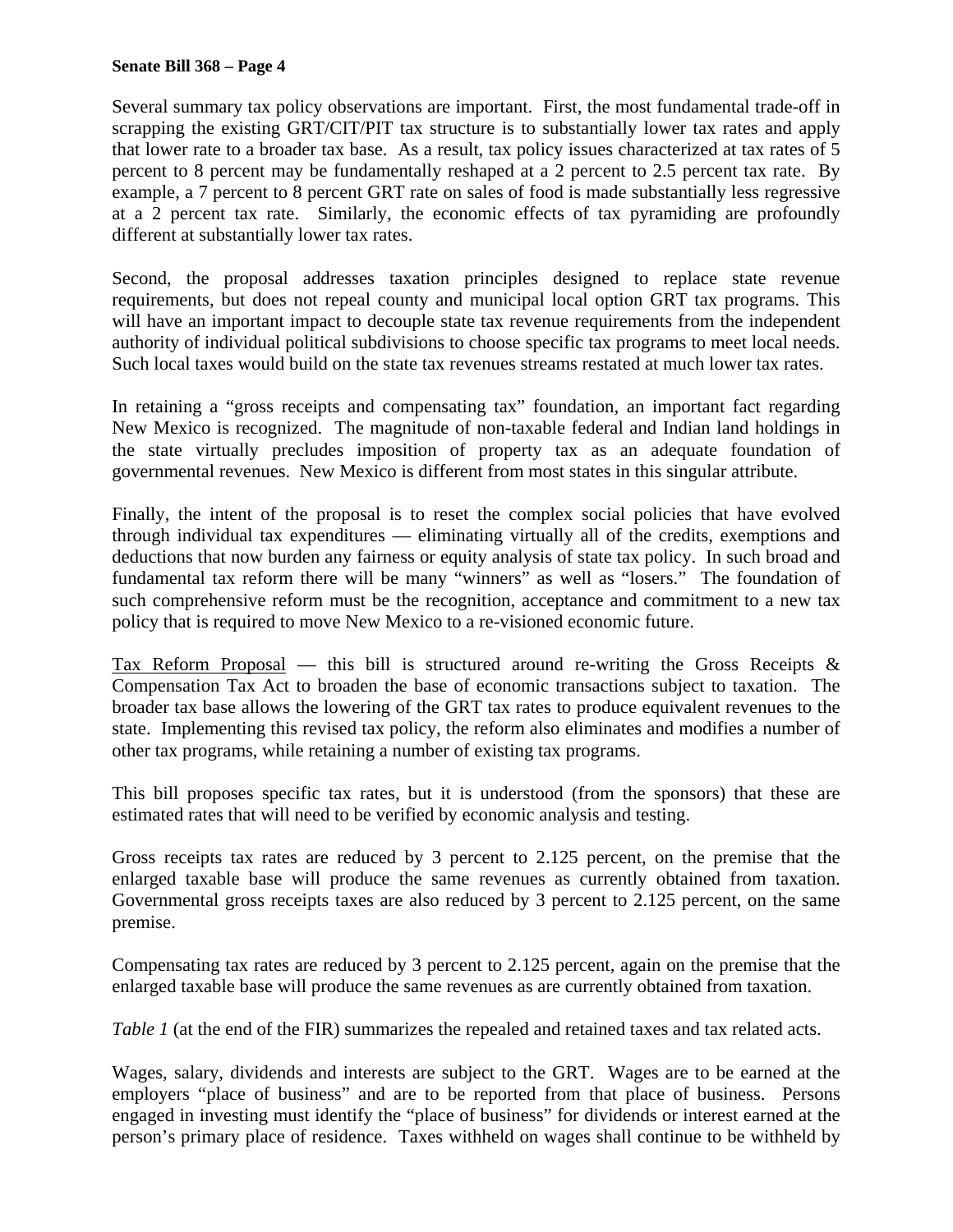an employer based on withholding tables furnished by the TRD based on the approximated GRT liability of taxpayers from wages received, and shall be applied against the taxpayers gross receipt tax liability for the taxable year. The definition of "gross receipts" is expanded to include services performed as an employee for an employer, and dividends and interest received by the taxpayer.

There is created a refund of the GRT and compensating tax to taxpayers on wages withheld, based on family size and percentage of federal poverty level (FPL) guidelines that ranges up to 210 percent of FPL, with the intent to remove the regressivity of the flat percentage taxes on wages. The issues of this regressive tax structure should also recognized that PIT is currently at 4.9 percent of taxable income, and under the new GRT structure would be taxed at an approximate 2 percent rate.

Focusing on the changes to personal income tax liability provided by the switch to the GRT tax basis, *table 1* (at the end of the FIR) summarizes the adjustment to taxable income provided in the bill.

For persons engaged in the business of selling or leasing oil, gas or mineral interests, the "place of business" is the location of the oil, gas or mineral interests sold or leased, and all receipts from the sale or lease of oil gas or mineral interests are to be reported from that place of business.

The enlarged taxable base would be inclusive of entities licensed by the Department of Health that is principally engaged in providing health care services, including not-for-profit health care enterprises. The GRT base will include money paid for eligible medical expenses from qualified medical care savings accounts, although Federal income tax benefits will continue to accrue to the principal contributed by an employer and the interest earned on a medical care savings account. (No analysis is provided herein of the Affordable Care Act provisions.)

The definition of the GRT is expanded to include leased vehicle gross receipts tax payable, amounts received by a New Mexico florist from the sale of flowers, plants or other products that are customarily sold by florists where the sale is made pursuant to orders placed with an out-ofstate florist for filling and delivery in New Mexico by a New Mexico florist, but is narrowed to exclude gifts and donations.

A variety of contributions to organizations that have been granted exemption from the federal income tax by the IRS as Section  $501(c)(3)$  organizations will be made subject to taxation. Restrictions on the enforcement of compensating tax are repealed on purchases made 1) if the property is used only for non-business purposes, and 2) the property is not a manufactured home.

There are a number of clarifications provided, particularly where a tax program that is repealed is used as a foundation for another social program (e.g., food stamp eligibility) or liability under the statutes.

The state treasury is required to continue to administer the "Tax Administration Suspense Fund", the "Extraction Taxes Suspense Fund" and the "Workers' Compensation Collections Suspense Fund" for the purpose of making the disbursements authorized by the Tax Administration Act.

Tax Expenditures — Among of the most vexing and challenging components of assessing the current GRT act is evaluating the benefits obtained and costs incurred as a result of the several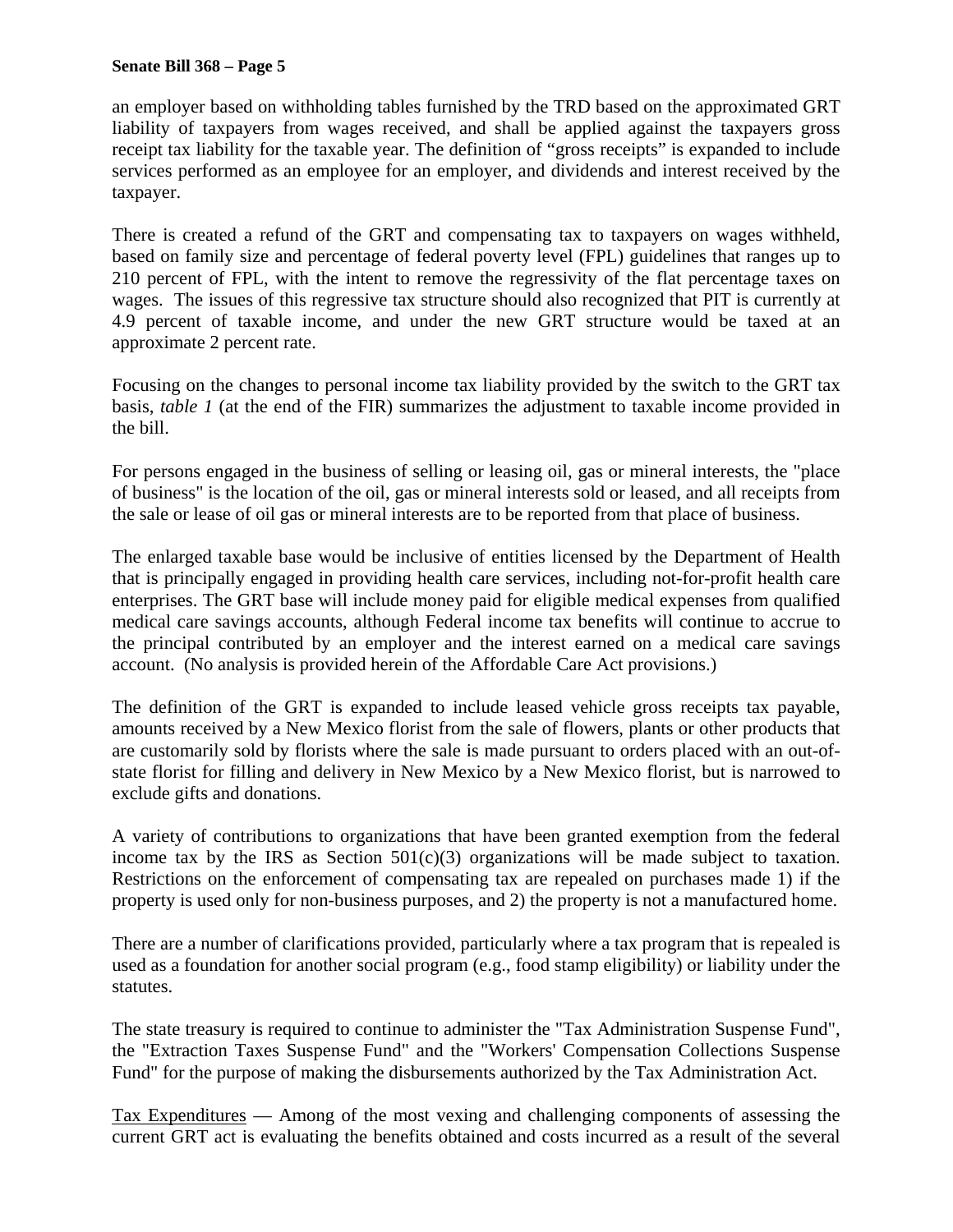hundred credits, exemptions and deductions provided by statute and regulatory policies. It is believed that the intent of the bill is to remove (nearly) all tax expenditures, and *Table 3* (at the end of the FIR) identifies those that are explicitly identified as repealed by the legislation.

Distributions of Tax Revenues & Local Option Taxes — Distributions of gross receipts and compensating taxes to political subdivisions, as well as county equalization distributions, are not changed, except in the percentage of collected revenues. It is assumed (but not tested) that the distributed revenues are intended to remain the same under the lower percentage rates stated by the legislation.

The provisions for authorization to impose supplemental municipal gross receipts tax for issuance of supplemental municipal gross receipts bonds are sunset on July 1, 2013. Correspondingly, ordinances allowing the issuance of these supplemental gross receipts taxes are repealed upon the repayment of the bonds so issued.

However, these provisions are replaced with the Municipal Local Option Gross Receipts Taxes Act, allowing voter approved ordinances approving taxes that shall not exceed a rate of 0.5 percent of the gross receipts of any person engaging in business in the municipality, which may be imposed in increments of 0.005 percent. Similar provisions are provided for Environmental Services Gross Receipts Taxes, Municipal Infrastructure Gross Receipts Taxes, Municipal Capital Outlay Gross Receipts Taxes, Quality of Life Gross Receipts Taxes, Municipal Regional Spaceport Gross Receipts Taxes, Municipal Higher Education Facilities Gross Receipt Taxes, Municipal Federal Water Project Gross Receipts Taxes, and Local Hospital Gross Receipts Taxes.

There is also a reduction in the tax rate percentage allowed for County Indigent Care excise taxes to reflect the enlarged GRT tax base. Similar modifications are made to the County Emergency, County Hospital Emergency, Special County Hospital, County Fire Protection, County Environmental Services, County Health Care, County Infrastructure, County Education, County Capital Outlay, Countywide Emergency Communications and Emergency Medical and Behavioral Health Services, County Regional Transit, County Quality of Life, County Regional Spaceport, County Water and Sanitation, County Business Retention, and County Correctional Facility Gross Receipts Tax authority.

The total excise tax imposed by all ordinances enacted pursuant to the Municipal and County Local Option Gross Receipts Taxes are capped at rates consistent with the expanded tax base.

Additional fiscal impacts may be associated with the elimination of the "hold harmless" payments to municipalities and counties to offset the food and health care practitioner services deductions from the GRT.

Various wording changes are required in property tax restrictions to reflect the elimination of the personal income tax provisions that are replaced by the GRT provisions. Similarly, a variety of other administrative programs are adjusted to reflect changes in the basis for taxation.

## The State Land Office (SLO) Comments:

Because the rate of the flat rate gross receipts tax is not set out in the proposed amendments it is not possible to evaluate the impact on the SLO lessees.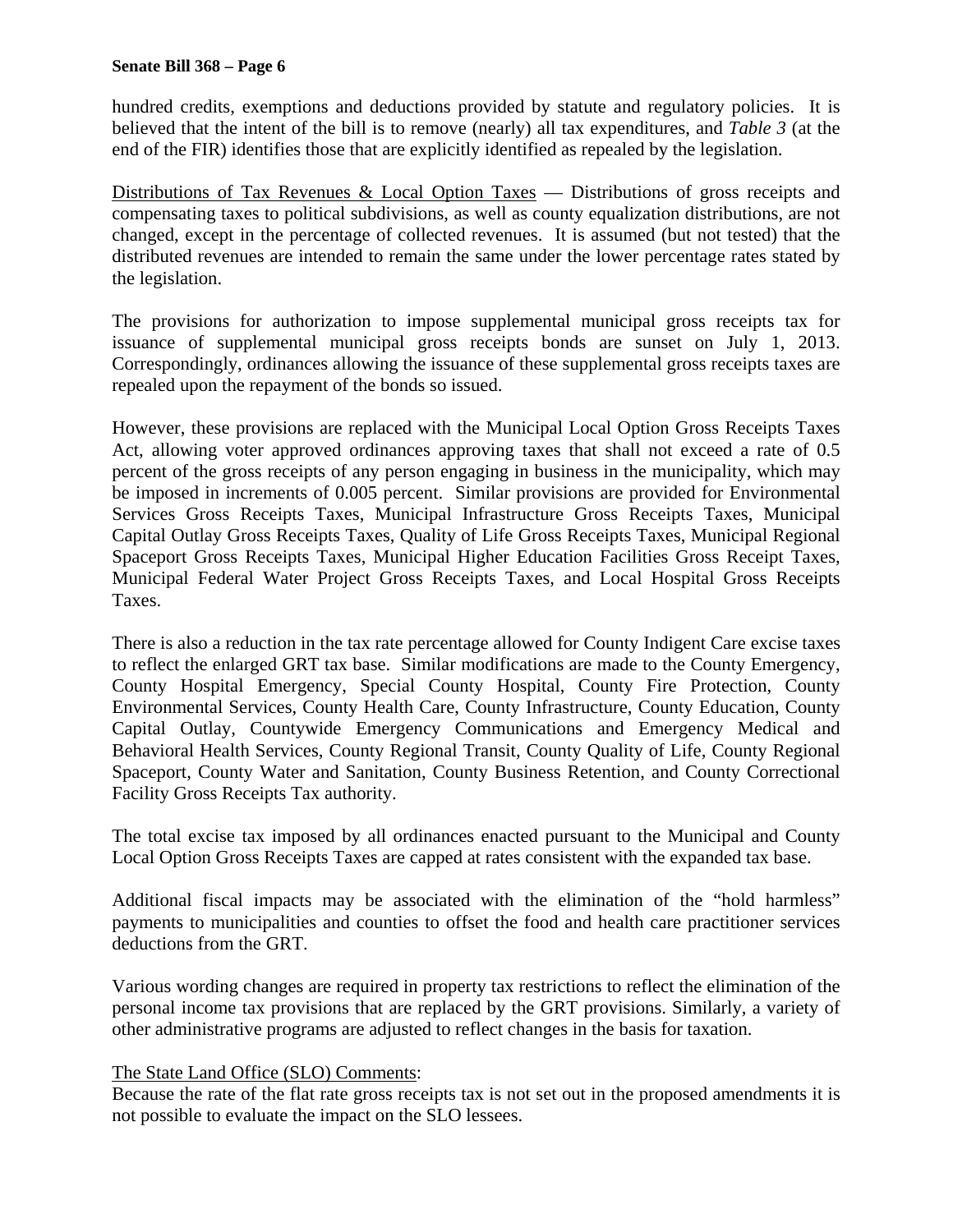There are no changes to the telecommunication relay service surcharge and no changes to various taxes under the Oil and Gas Tax Acts or the Copper Production Ad Valorem Tax Act, so there would be less impact on these industries.

## The Youth Conservation Corps (YCC) Comments:

The YCC's only source of funding is revenue from the GGRT. (Calculations will be based on estimated revenue for FY13 of \$3.5 million). SB 368 proposes to reduce the GGRT collections from the current 5 percent to 2.125 percent. The fiscal impact on the YCC could be extensive. If the other changes to the gross receipts tax do not offset the GGRT rate reduction, then instead of an estimated \$3.5 million, the YCC would receive approximately \$1.5 million.

## The Energy, Mineral and Natural Resources Department (EMNRD) Comments:

The EMNRD will see a significant reduction in revenue due particularly to the reduction in the GGRT rate. There will also be smaller reductions due to the loss of contributions from the income tax returns. The GGRT revenue for State Parks is also allocated for the repayment of bonds. The reduction in the GGRT may result in annual revenue that is less than what is already committed to bond payments.

The EMNRD reports negative impacts on several of their programs including: State Parks Division, the Kids n Parks Education Program, and Energy Conservation and Management Program.

# **ADMINISTRATIVE IMPLICATIONS**

There is an extremely high impact on the TRD. The CRS tax program will change completely. A new or revised CRS form will be needed. The change would require reprogramming of the GenTax system, and the creation of new returns to claim the credit in Section 36. Several outreach workshops throughout the state to educate businesses and individuals. All publications will need to be revised. An implementation date of January 1, 2014, would not be possible, with all the revisions to forms, publications, etc. that would need to be put in place. For employees, this may entail a completely new annual, semi-annual, quarterly or monthly reconciliation form, which will substitute for the personal income tax form. There would be high education needs for taxpayers and department employees.

The TRD also reports a high impact on ITD/GenTax. It involves CRS rate changes to each option level on every location and intensive changes on CRS return to merge personal income tax into gross receipts tax on wages, which include changes on CRS Doc and configuration in GenTax, EDCR, CRSNET and extracting process. Totaling at least 1500 hours.

The State Treasurer's Office (STO) would have to evaluate how the general fund would be affected and whether the STO's automated systems can implement the necessary changes. The various governmental entities would have to make a determination whether these changes would affect any programs that are funded through tax monies.

The EMNRD reports that many needed capital improvement projects will not be completed resulting in deferred maintenance and failure to provide quality outdoor recreation experiences for approximately 4.5 million visitors annually to State Parks. Other funding alternatives will have to be pursued such as General Fund appropriations to provided funding for projects since there is no other dedicated recurring funding for this purpose.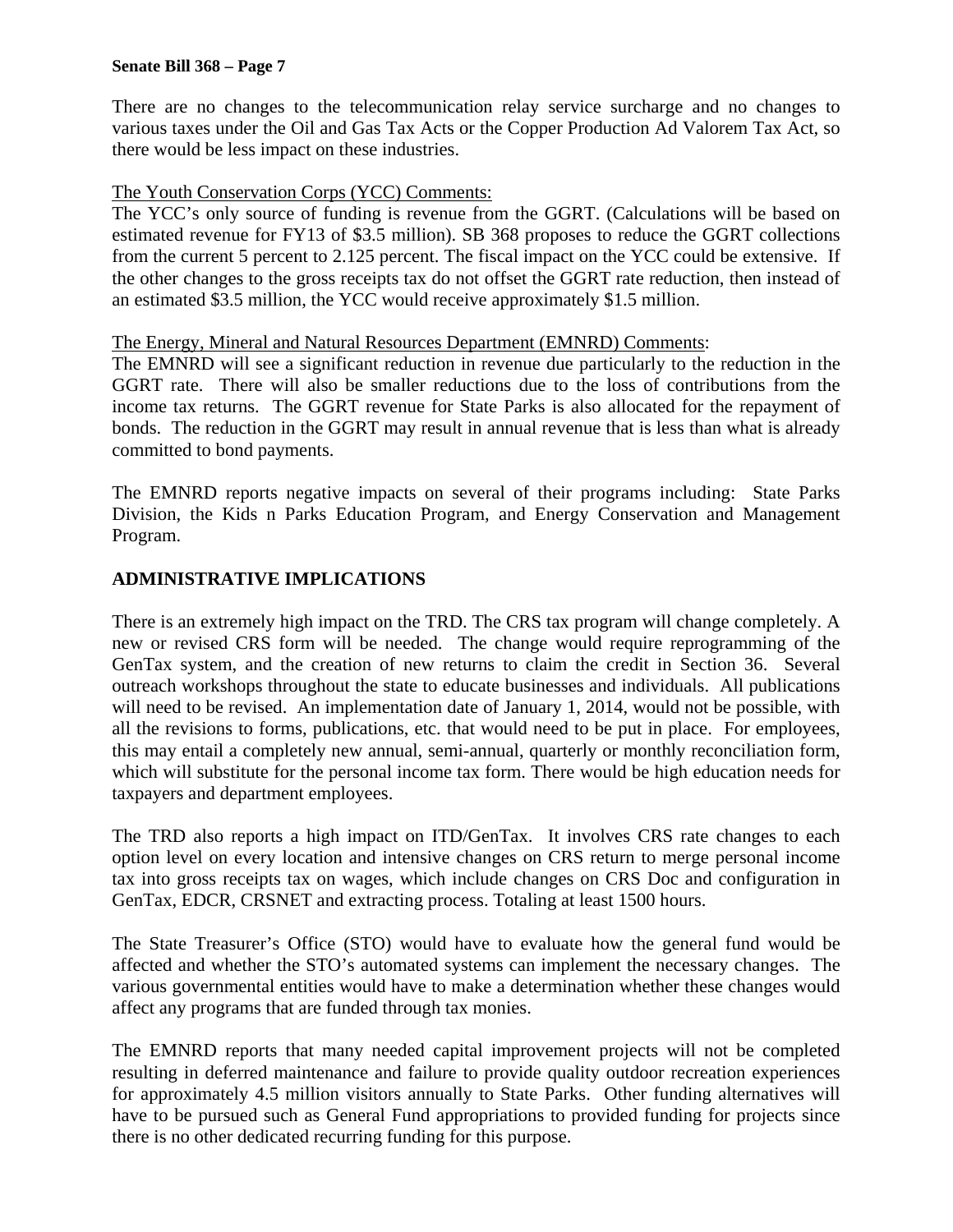The move to a flat rate gross receipts tax would impact how withholdings for the SLO employees would be calculated. For example, employees would no longer have the benefit of contributing pre-state tax dollars for insurance, medical care savings accounts, and deferred compensation.

# **TECHNICAL IMPLICATIONS**

Section 36, lines 20-21 - allows a New Mexico business who files a gross receipts tax return, to be able to claim the credit even if that business has had no tax withheld from their salary.

# **OTHER SUBSTANTIVE ISSUES**

As reported by the TRD, beginning on page 53, Sections 21 and 22, adds new tax practitioner and electronic filing requirements to other tax programs, like CRS. This is a significant change and should be added to the bill short title. Some deductions are being repealed which exist to prevent tax pyramiding.

The following the GRT deductions were left in the bill: Sale of tangible personal property or licenses for resale (7-9-47); sales to governmental agencies (7-9-54); transaction in interstate commerce (7-9-55); intrastate transportation and services in interstate commerce (7-9-56); sale of certain services to an out-of-state buyer (7-9-57); sales through world wide web sites (7-9- 57.1); sales to state-chartered credit unions (7-9-61.2); uncollectible debts (7-9-67); warranty obligations (7-9-68); administrative and accounting services (7-9-69); rental or lease of vehicles used in interstate commerce (7-9-70); Credit, compensating tax (7-9-79) and services (7-9-79.1); lottery retailer receipts (7-9-87); Credit; gross receipts tax; tax paid to certain tribes (7-9-88.1) Credit; gross receipts tax; tax paid to Navajo Nation on receipts from selling coal (7-9-88.2); sales to certain accredited diplomats and missions (7-9-89); contributions of inventory to certain organizations and governmental agencies (7-9-91).

The following exemptions were left in the bill: Sections receipts subject to certain other taxes (7-9-13.2); governmental agencies; Indians (7-9-14); certain receipts of homeowners associations (7-9-20); fuel subject to certain other taxes (7-9-26); railroad equipment, aircraft and space vehicles (7-9-30).

Section 7-9-43 was left in the bill, however, if the intent is to eliminate all deductions and exemptions, Section 7-9-43 would not be necessary since there would not be a need to address how deductions can be supported.

Does the bill meet the Legislative Finance Committee tax policy principles?

- **1. Adequacy**: Revenue should be adequate to fund needed government services.
- **2. Efficiency**: Tax base should be as broad as possible and avoid excess reliance on one tax.
- **3. Equity**: Different taxpayers should be treated fairly.
- **4. Simplicity**: Collection should be simple and easily understood.
- **5. Accountability**: Preferences should be easy to monitor and evaluate

EWM/blm:svb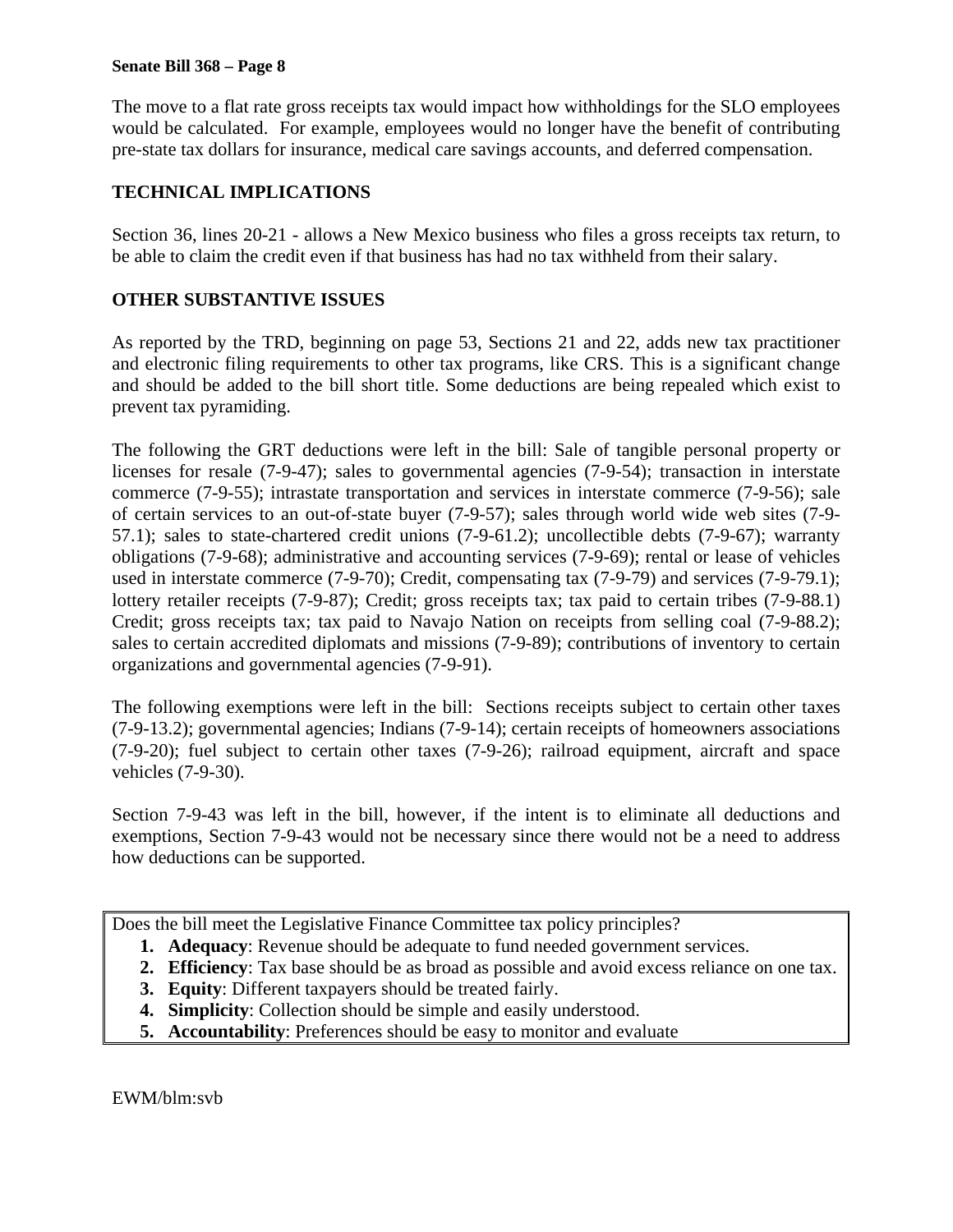| Table 1: Repealed and Retained Taxes and Tax Related Acts                                                                                                                                                                                                                                                                                                                                                                                                                                                                                                                                                                                                                                                                                                                                                                                                                            |                                                                                                                                                                                                                                                                                                                                                                                                                                                                                                                                                                                                                          |                                                                                                                                                                                                                                                                                                                                                                                                                                                                                                                                                                                                                                                                                                                                                                                                                                                                                                  |  |  |  |  |
|--------------------------------------------------------------------------------------------------------------------------------------------------------------------------------------------------------------------------------------------------------------------------------------------------------------------------------------------------------------------------------------------------------------------------------------------------------------------------------------------------------------------------------------------------------------------------------------------------------------------------------------------------------------------------------------------------------------------------------------------------------------------------------------------------------------------------------------------------------------------------------------|--------------------------------------------------------------------------------------------------------------------------------------------------------------------------------------------------------------------------------------------------------------------------------------------------------------------------------------------------------------------------------------------------------------------------------------------------------------------------------------------------------------------------------------------------------------------------------------------------------------------------|--------------------------------------------------------------------------------------------------------------------------------------------------------------------------------------------------------------------------------------------------------------------------------------------------------------------------------------------------------------------------------------------------------------------------------------------------------------------------------------------------------------------------------------------------------------------------------------------------------------------------------------------------------------------------------------------------------------------------------------------------------------------------------------------------------------------------------------------------------------------------------------------------|--|--|--|--|
| <b>Taxes Eliminated by the Bill</b>                                                                                                                                                                                                                                                                                                                                                                                                                                                                                                                                                                                                                                                                                                                                                                                                                                                  | <b>Taxes Retained by the Bill</b>                                                                                                                                                                                                                                                                                                                                                                                                                                                                                                                                                                                        | <b>Taxes Amended by the Bill</b>                                                                                                                                                                                                                                                                                                                                                                                                                                                                                                                                                                                                                                                                                                                                                                                                                                                                 |  |  |  |  |
| <b>Income Tax Act</b><br>Corporate Income & Franchise<br>Tax Act<br>Venture Capital Investment Act<br><b>Estate Tax Act</b><br>Railroad Car Company Tax Act<br>Motor Vehicle Excise Tax<br><b>Leased Vehicle Gross Receipts</b><br>Tax<br>Oil and Gas Proceeds and Pass-<br>Through Entity Withholding Tax<br>Uniform Division of Income for<br>Tax Purposes Act<br>Research & Development Small<br><b>Business Tax Credit Act</b><br>Affordable Housing Tax Credit<br>Act<br><b>Alternative Energy Product</b><br>$\bullet$<br>Manufacturers Tax Credit Act<br>Technology Jobs Tax Credit Act<br>Laboratory Partnership with<br><b>Small Business Tax Credit Act</b><br><b>Investment Credit Act</b><br>University Athletic Facility<br>Funding Act<br><b>Boat Excise Tax</b><br>Minor League Baseball Stadium<br>Funding Act<br>Municipal Event Center Funding<br>$\bullet$<br>Act | Withholding Tax Act<br>$\bullet$<br>Gross Receipts & Compensating<br>$\bullet$<br>Tax Act (State & Local Option)<br>Liquor Excise Tax Act (State and<br>$\bullet$<br>Local)<br>Special Fuels Supplier Tax Act<br>٠<br>Gasoline Tax Act<br>$\bullet$<br>Petroleum Products Loading Fee<br>٠<br><b>Alternative Fuels Tax Act</b><br>$\bullet$<br>Cigarette Tax Act<br>$\bullet$<br>New Mexico Filmmaker Tax<br>$\bullet$<br>Credit<br>Multistate Tax Compact<br>$\bullet$<br><b>Tobacco Products Tax Act</b><br>$\bullet$<br><b>Telecommunications Relay</b><br>$\bullet$<br>Service Surcharge<br>Premium Tax<br>$\bullet$ | Resources Excise Tax Act<br>Severance Tax Act<br><b>Severance Surtaxes</b><br>$\bullet$<br>Oil and Gas Severance Tax Act<br>$\bullet$<br>Oil and Gas Conservation Tax Act<br>Oil and Gas Emergency School Tax<br>Act<br>Oil and Gas Ad Valorem<br>Production Tax Act<br><b>Natural Gas Processors Tax Act</b><br>Oil and Gas Production Equipment<br>Ad<br>Valorem Tax Act<br>Copper Production Ad Valorem<br>Tax Act<br><b>Advanced Tax Payments</b><br><b>Enhanced Oil Recovery Act</b><br>Natural Gas and Crude Oil<br>Production<br>Incentive Act<br>Intergovernmental Production &<br>Production Equipment Tax Credit<br>Weight Distance Tax Act<br>$\bullet$<br><b>Workers Compensation Fee</b><br>Uniform Unclaimed Property Act<br>911Emergency, Network &<br>Database Surcharge<br>Solid Waste Act<br><b>Water Conservation Fee</b><br>Gaming Tax pursuant to the<br>Gaming Control Act |  |  |  |  |

| Table 2. Adjustment to Taxable Income            |                                                          |  |
|--------------------------------------------------|----------------------------------------------------------|--|
| "Income" No Longer Subject to<br><b>Taxation</b> | <b>Income "Adjustments/Deductions" No Longer Allowed</b> |  |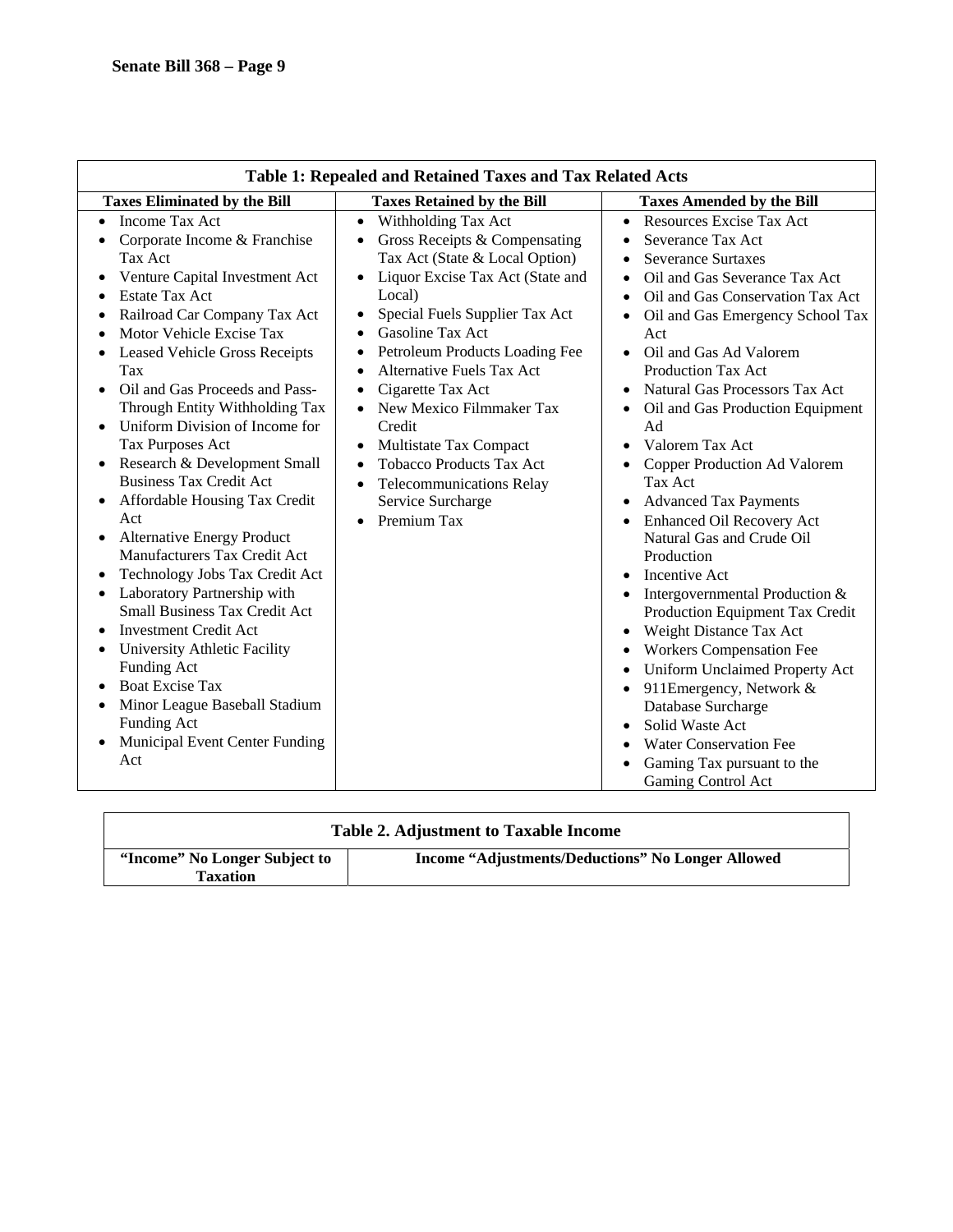- Alimony received • Business and capital gains • Self-employment tax and health insurance • Contributions to IRA/Keogh/MSAs/HSAs • Alimony paid • Student loan interest • Penalty on early withdrawal of savings • Tuition and fees deduction Domestic production activities deduction Job-related moving expenses Other Expenses (educators, reservists, performing artists and feebasis government officials) Personal exemptions and Standard or itemized deductions or
	- Itemized deductions including Medical and dental expenses, Taxes paid (state income tax, sales tax, and property tax), Mortgage interest, Gifts to charity, Casualty or theft losses, Job expenses, Other expenses
- income / or losses
- IRA distributions
- Pensions and annuities
- Rents, royalties and partnership income
- Farm income and losses
- Unemployment compensation
- Portion of Social Security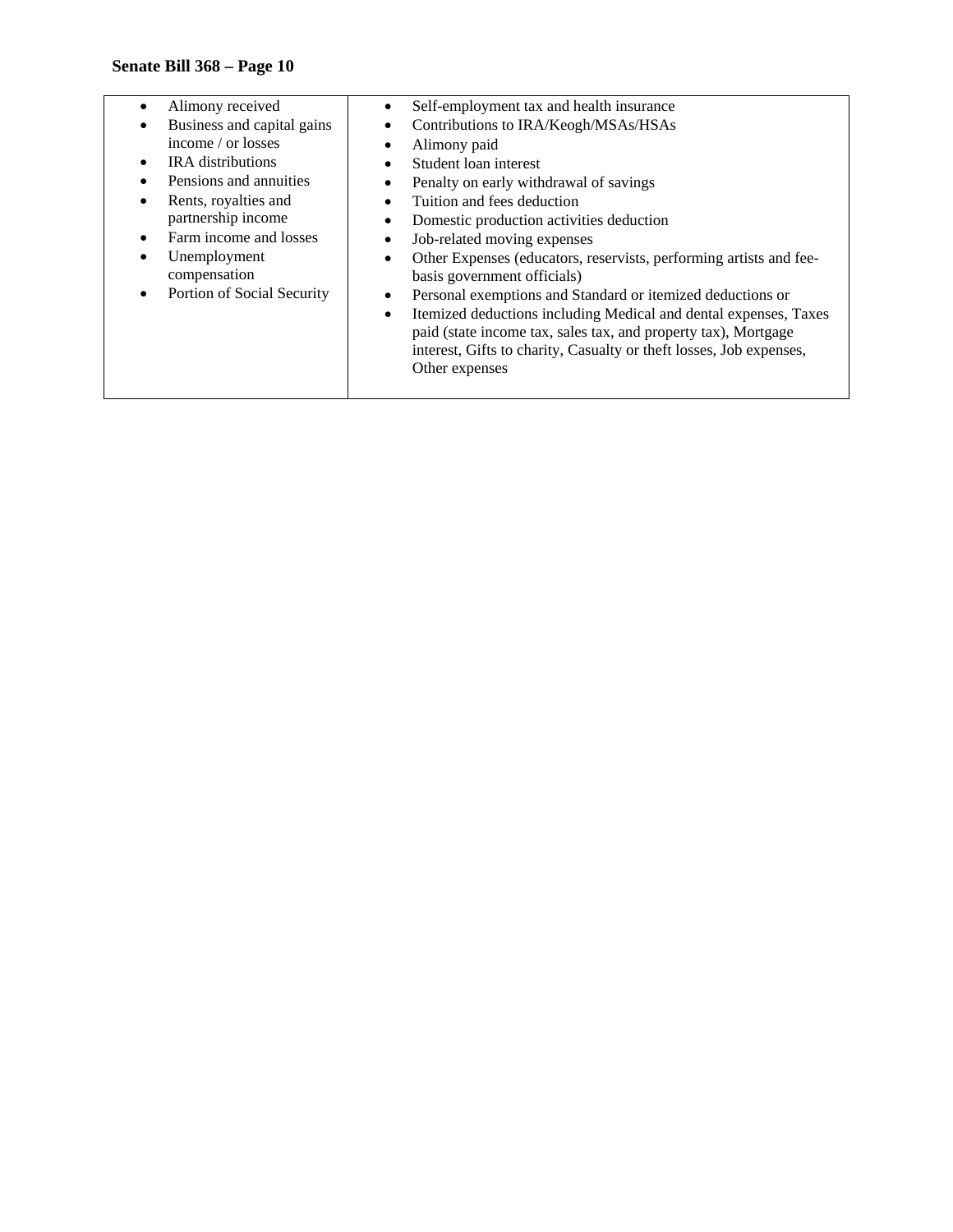#### **Table 3. Tax Expenditures Repealed**

- Rural Jobs Tax Credits
- Film Production Tax Credit
- High-Wage Jobs Tax Credit
- Advanced Energy Tax Credit
- Exemption for Stadium Surcharge
- Exemption for sale of textbooks from certain bookstores to enrolled students
- Exemption for event center surcharge
- Exemption for  $501(c)(3)$  organizations
- Exemption for nonprofit entities from the operation of facilities designed and used for providing accommodations for retired elderly persons
- Exemption for agricultural product and livestock feeding
- Exemption for dividends and interest.
- Exemption for fuel for space vehicles
- Exemption for sale of or leasing of oil, natural gas or mineral interests
- Exemption for purses and jockey remuneration from amounts wagered
- Exemption of the receipts of a minister of a religious organization for services provided by the minister to an individual recipient of the service
- Exemption for an athletic facility surcharge imposed pursuant to the University Athletic Facility Funding Act
- Exemption for locomotive engine fuel
- Exemption for officiating at New Mexico activities association-sanctioned school events
- Deduction for selling tangible personal property to a person engaged in the business of manufacturing
- Deduction for selling tangible personal property, licenses or leasing if the sale, licensing or leasing is made to a person for resale
- Deduction for selling construction material and construction-related services if the sale is made to a person engaged in the construction business
- Deduction for sale or lease of real property and from the lease of a manufactured home
- Deduction for sale of "aerospace services" to or for resale to an organization for resale by the organization to the United States
- Deductions for receipts from spaceport operations
- Deductions for receipts from spaceport operations
- Deduction for selling of wind and solar generation equipment to government entities
- Deduction for use of property for space-related research and testing
- Deduction of value of test articles used in research with the United States
- Deduction for sales providing leased telephone lines, telecommunications services, internet services, internet access services or computer
- Deduction for derived from commissions on sales of tangible personal property
- Deduction for receipts from payments by the United States government or any agency thereof for provision of medical and other health services by medical doctors, osteopathic physicians, doctors of oriental medicine, athletic trainers, chiropractic physicians, counselor and therapist practitioners, dentists, massage therapists, naprapaths, nurses, nutritionists, dietitians, occupational therapists, optometrists, pharmacists, physical therapists, psychologists, radiologic technologists, respiratory care practitioners, audiologists, speech-language pathologists, social workers and podiatrists or of medical, other health and palliative services by hospices or nursing homes to Medicare beneficiaries pursuant to the provisions of Title 18 of the federal Social Security Act
- Deduction for use of tangible personal property for leasing
- Deduction for use value of equipment and replacement parts for that equipment used to enrich uranium in a uranium enrichment plant.
- Credit for biodiesel blending facility
- Deduction for jet fuel purchases
- Deductions for tangible property removed from inventory and contributed to  $501(c)(3)$ organizations
- Deduction for fundraising events by  $501(c)$ organizations
- Deductions for selling or leasing property and from performing services if made to a qualified film production company
- Deduction for selling uranium hexafluoride and from providing the service of enriching uranium
- Deductions for the sale of food at a retail food store
- Deduction for payments by a managed health care provider or health care insurer for commercial contract services or Medicare part C services provided by a health care practitioner
- Deduction for transformational acquisition programs performing research and development, test and evaluation at New Mexico major range and test facility bases pursuant to contracts entered into with the United States department of defense
- Deduction for "tax holiday" sale at retail of the following types of tangible personal property may be deducted if the sale of the property occurs during the period beginning at 12:01 a.m. on the first Friday in August and ending at midnight on the following Sunday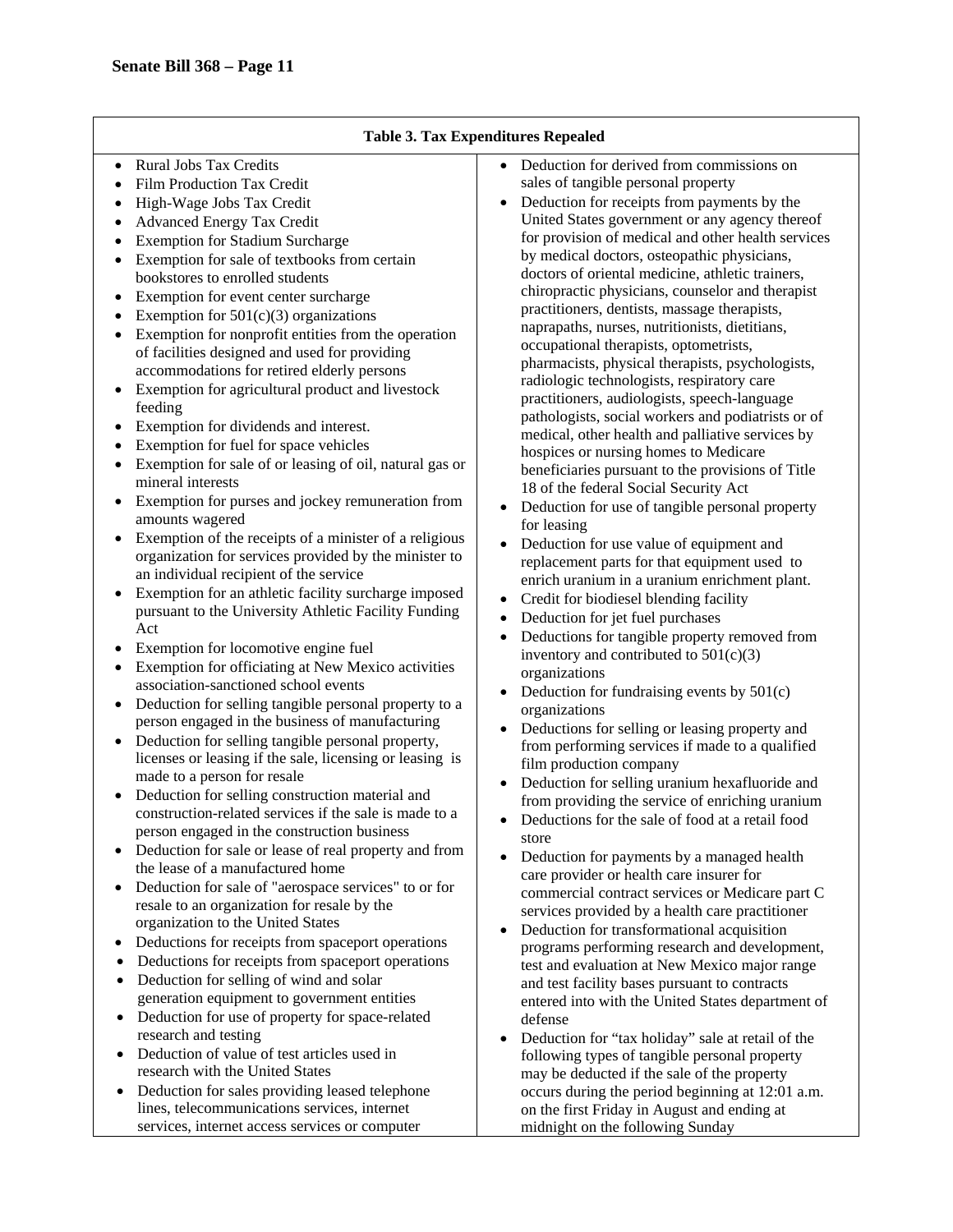programming that will be used by other persons in providing internet access and related services to the final user.

- Deduction for sales from hosting world wide web sites
- Deduction for trade-support if the trade-support company locates in New Mexico within twenty miles of a port of entry on New Mexico's border with Mexico
- Deduction for an eligible software development company from the sale of software development services that are performed in a qualified
- Deduction for selling feed, fertilizer, insecticides, water for irrigation, and auctioneering services
- Deduction for warehousing, threshing, harvesting, growing, cultivating and processing agricultural products
- Deduction from selling tangible personal property to  $501(c)(3)$  organizations may if employed in the conduct of functions described in Section 501(c)(3)
- Deduction for charges received in connection with the origination, making or assumption of a loan
- Deductions for fifty percent of the receipts from selling agricultural implements, farm tractors, aircraft or vehicles that are not required to be registered under the Motor Vehicle
- Deduction for sales by an aircraft manufacturer or affiliate from selling aircraft or aircraft parts or services performed on aircraft or aircraft components or from selling aircraft flight support, pilot training or maintenance training services
- Deduction for maintaining, refurbishing, remodeling or otherwise modifying a commercial or military carrier over ten thousand pounds gross landing weight
- Deduction of receipts of a seller that are represented by a trade-in of tangible personal property of the same type being sold
- Deduction for prosthetic devices if the sale is made to a person who is licensed to practice medicine, osteopathic medicine, dentistry, podiatry, optometry, chiropractic or professional nursing
- Deduction of 50% of the receipts of hospitals licensed by the department of health, applied only to the taxable gross receipts remaining after all other appropriate deductions have been taken.
- Deduction for sales of prescription drugs and oxygen and oxygen services provided by a licensed Medicare durable medical equipment provider
- Deduction for selling tangible personal property if used in manufacturing jewelry
- Deduction for selling the service of combining or processing components or materials if the sale is
- Credit for selling a service for resale
- Credit for a portion of GRT on receipts from a facility providing emergency or urgent care, inpatient medical care and nursing care for acute illness, injury, surgery or obstetrics and includes a facility licensed by the department of health as a critical access hospital, general hospital, longterm acute care hospital, psychiatric hospital, rehabilitation hospital, limited services hospital and special hospital
- Credit for value of unpaid qualified health care services
- Deduction for sale of property or services purchased by or on behalf of the state from funds obtained from the forfeiture of financial assurance pursuant to the New Mexico Mining Act or the forfeiture of financial responsibility pursuant to the Water Quality Act
- Deduction for biomass boiler, gasifier, furnace, turbine-generator, storage facility, feedstock processing or drying equipment, feedstock trailer or interconnection transformer
- Deduction for selling an engineering, architectural or construction service used in the new facility construction of a sole community provider hospital that is located in a federally designated health professional shortage area
- Deduction for the value of equipment installed, providing services to or for selling equipment to the New Mexico renewable energy transmission authority or an agent or lessee of the authority if the equipment is installed as part of an electric transmission facility or an interconnected storage facility acquired by the authority
- Deduction for transmission of electricity where voltage source conversion technology is employed to provide such services and from ancillary services
- Deduction for operating a market or exchange for the sale or trading of electricity, rights to electricity and derivative products and from providing ancillary services
- Deduction for admissions to a nonathletic special event held at a venue that is located on the campus of a post-secondary educational institution within fifty miles of the New Mexico border and that accommodates at least ten thousand persons
- Credit for a penalty pursuant to the provisions of GRT Act for incorrect reporting of food deduction or health care practitioner services
- Deduction for military construction services provided at New Mexico military installations to implement special operations mission transition projects pursuant to contracts entered into with the United States department of defense
- Deduction for producing or staging a professional boxing, wrestling or martial arts